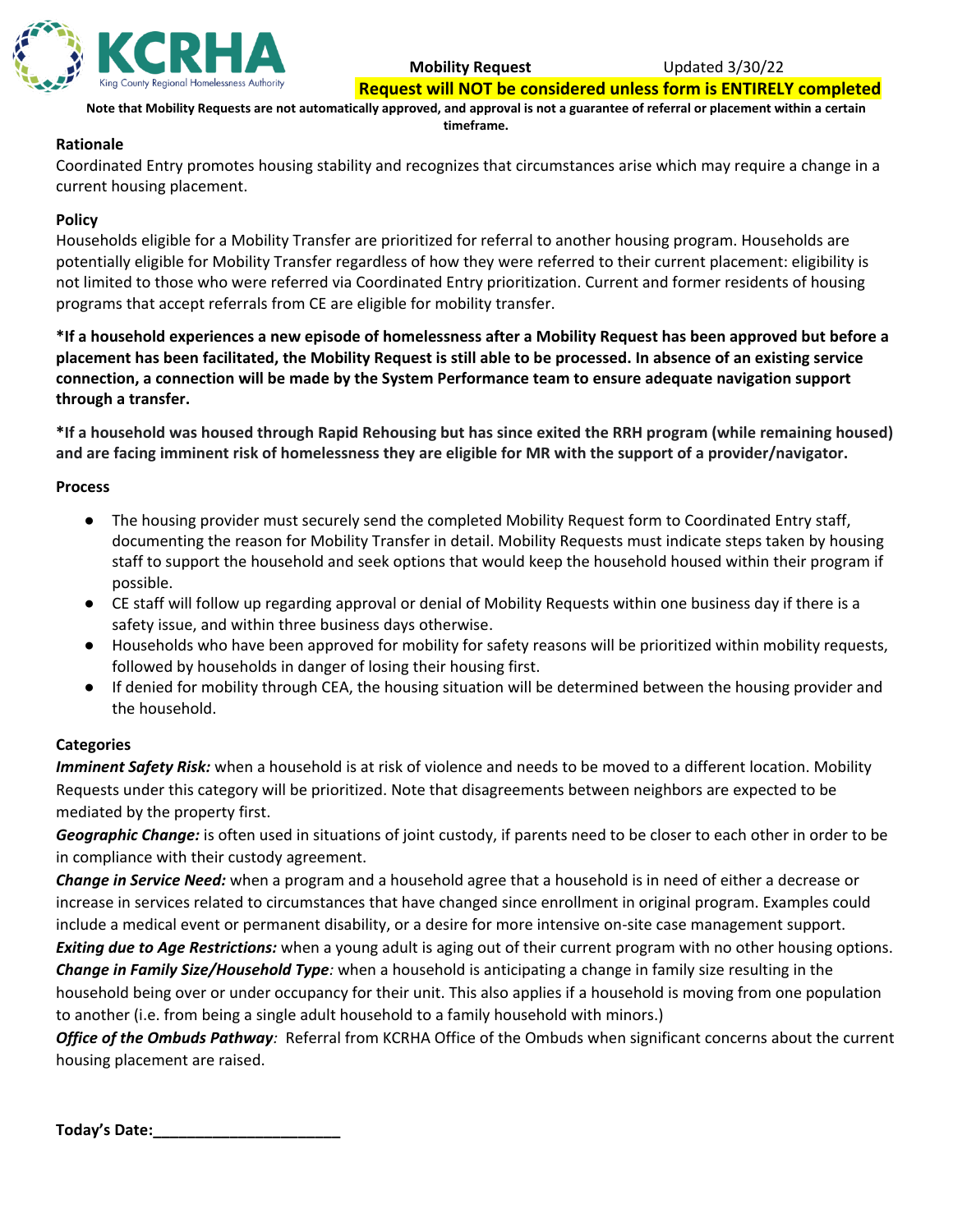

#### **Mobility Request** Updated 3/30/22

**Request will NOT be considered unless form is ENTIRELY completed**

**Note that Mobility Requests are not automatically approved, and approval is not a guarantee of referral or placement within a certain** 

**timeframe.**

| Name of staff completing form: | <b>Staff contact information:</b> |  |
|--------------------------------|-----------------------------------|--|
|                                |                                   |  |

| <b>HOH Name:</b> | <b>HMIS Unique ID:</b> | <b>HOH Date of Birth:</b> | <b>Household size:</b> |
|------------------|------------------------|---------------------------|------------------------|
|------------------|------------------------|---------------------------|------------------------|

| For families: please describe household's current custody of minors: |  |  |
|----------------------------------------------------------------------|--|--|
|                                                                      |  |  |

| <sup>1</sup> Current Program Enrollment: | If housed through RRH, date of move-in: |
|------------------------------------------|-----------------------------------------|
|                                          |                                         |

| Household able to document chronic homelessness?: | Household able to document disability?: |  |
|---------------------------------------------------|-----------------------------------------|--|
|                                                   | Need ADA unit?:                         |  |

## **Reason for Mobility Request:**

*Please be as descriptive as possible, including specific details regarding why a Request is being submitted, including what interventions have been attempted before submitting a Request.*